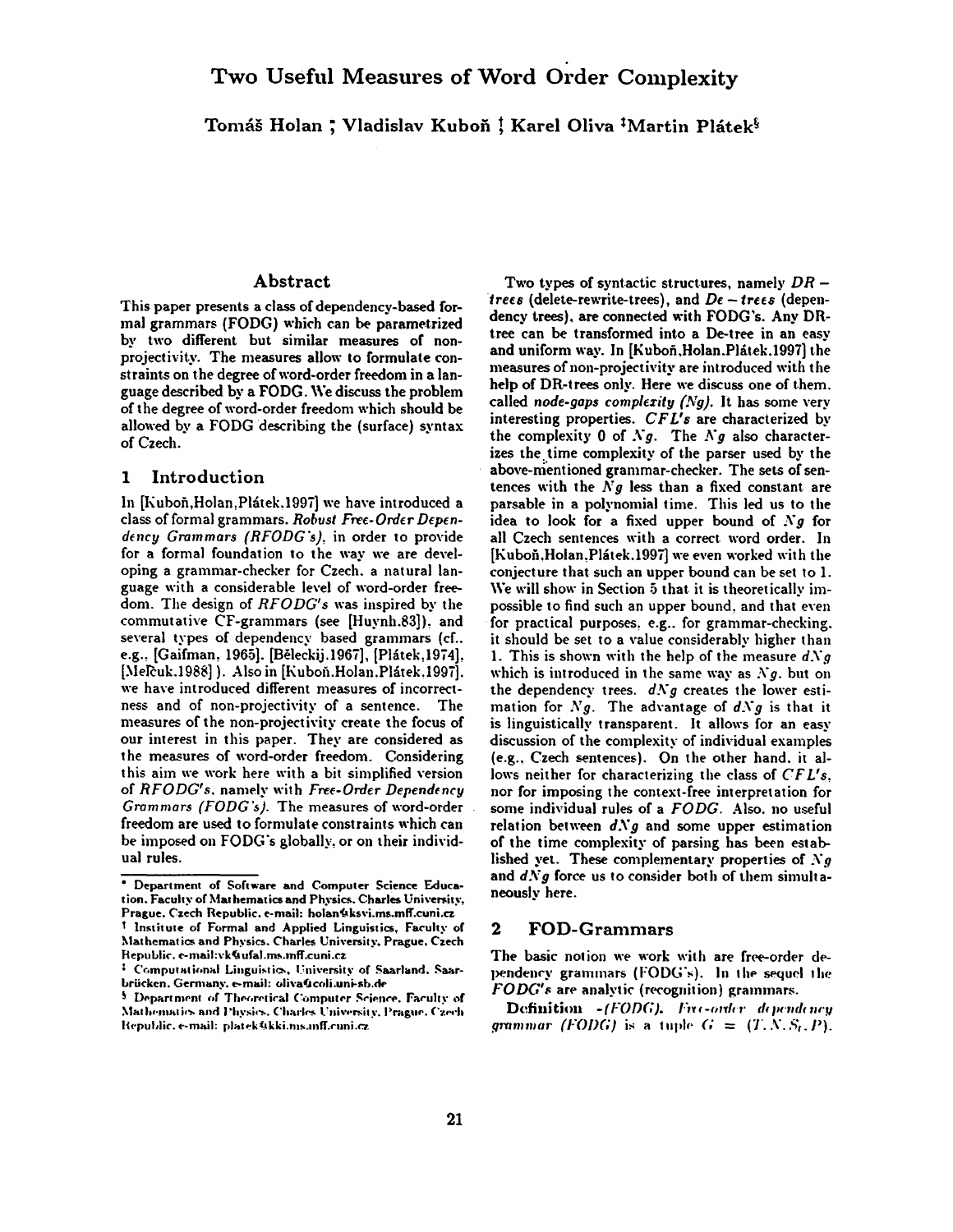where the union of  $N$  and  $T$  is denoted as  $V$ .  $T$ is the set of terminals.  $N$  is the set of nonterminals.  $S_t \subset V$  is the set of root-symbols (starting symbols), and  $P$  is the set of rewriting rules of two types of the form:

a)  $A \rightarrow_X BC$ , where  $A \in N$ ,  $B, C \in V$ . X is denoted as the subscript of the rule,  $X \in \{L, R\}$ .

b)  $A \rightarrow B$ , where  $A \in N$ ,  $B \in V$ .

The letters  $L(R)$  in the subscripts of the rules mean that the first. (second) symbol on the righthand side of the rule is considered *dominant,* and the other *dependent.* 

If a rule has only one symbol on its right-hand side, we consider the symbol to be *dominant.* 

A rule is applied (for a reduction) in the following way: The dependent symbol is deleted (if there is one on the right-hand side of the rule) , and the dominant one is rewritten (replaced) by the symbol standing on the left-hand side of the rule.

The rules  $A \rightarrow_L BC$ ,  $A \rightarrow_R BC$ , can be applied for a reduction of a string z to any of the occurrences of symbols  $B, C$  in  $\overline{z}$ , where  $B$  precedes (not necessarily immediately)  $C$  in z.

For the sake of the following explanations it is necessary to introduce a notion of a *DR-tree* (deleterewrite-tree) according to *G. A DR-tree* maps the essential part of history of deleting dependent symbols and rewriting dominant symbols, performed by the rules applied.

Put informally, a *DR-tree* (created by a FODG G) is a finite tree with a root and with the following two types of edges:

- a) *vertical:* these edges correspond to the rewriting of the dominant symbol by" the symbol which is on the left-hand side of the rule (of  $G$ ) used. The vertical edge leads {is oriented) from the node containing the original dominant symbol to the node containing the symbol from the lefthand side of the rule used.
- b) *oblique:* these edges correspond to the deletion of a dependent symbol. Any, such edge is oriented from the node with the dependent deleted symbol to the node containing the symbol from the left-hand side of the rule used.

Let us now proceed more formally. The following technical definition allows to derive a corresponding dependency tree from a DR-tree in a natural way, to define the notion of coverage of a node. and to define two measures of non-projectivity. In the sequel the symbol *Nat* means the set of natural numbers (without zero).

Definition  $-(DR-1\pi\epsilon)$ . A tuple  $Tr =$ *(Nod. Ed. Rt)* is called *DR-tree* created by a FODG G ( where *Nod* means the set of nodes. *Ed* the set of edges, and *Rt* means the root node), if the following points hold for any  $U \in N$ *od*:

- a) U is a 4-tuple of the form  $[A, i, j, \epsilon]$ , where  $A \in$  $V$  (terminal or nonterminal of  $G$ ).  $i, j \in Nat$ .  $\epsilon$  is either equal to 0 or it has the shape  $k_p$ . where  $k, p \in Nat$ . The A is called *symbol of U*. the number i is called *horizontal index of U. j* is called *vertical index, c* is called *domination index.* The horizontal index expresses the correspondence of U with the i-th input symbol. The vertical index corresponds to the length increased **by I** of the path leading bottom-up **to**   $U$  from the leaf with the horizontal index  $i$ . The domination index either represents the fact that no edge starts in  $U$  ( $e = 0$ ) or it represents the final node of the edge starting in *U* ( $e = k_p$ , cf. also the point e) below).
- b) Let  $U = [A, i, j, e]$  and  $j > 1$ . Then there is exactly one node  $U_1$  of the form  $[B, i, j-1, i_j]$ in  $Tr$ , such that the pair  $(U_1, U)$  creates a (vertical) edge of *Tr,* and there is a rule in G with  $A$  on its left-hand side, and with  $B$  in the role of the dominant symbol of its right-hand side.
- c) Let  $U = [A, i, j, \epsilon]$ . Then U is a leaf if and only if  $A \in T$  (terminal symbol of G), and  $j = 1$ .
- d) Let  $U = [A, i, j, e]$ .  $U = Rt$  iff it is the single node with the domination index  $(e)$  equal to 0.
- $\epsilon$ ) Let  $U = [A, i, j, \epsilon]$ . If  $\epsilon = k_p$  and  $k < i$  (resp.  $k > i$ ), then an oblique edge leads from U (dependent node) to its mother node  $U_m$  with the horizontal index  $k$ , and vertical index  $p$ . Further a vertical edge leads from some node  $U_s$ to  $U_m$ . Let C be the symbol from  $U_m$ , B from  $U_s$ , then there exists a rule in G of the shape  $C \rightarrow_L B A$  (resp.  $C \rightarrow_R AB$ ).
- **f**) Let  $U = [A, i, j, \epsilon]$ . If  $\epsilon = k_p$ , and  $k = i$ , then  $p = j + 1$ , and a vertical edge leads (bottom up) from  $U$  to its mother node with the same horizontal index  $i$ , and with the vertical index  $j+1$ .

We will say that a *DR-tree Tr* is *complete* if for any of its leaves  $U = [A, i, 1, \epsilon]$ , where  $i > 1$ , it holds that there is exactly one leaf with the horizontal index  $i-1$  in  $Tr$ .

Example 1. This formal example illustrates the notion of *FODG*. The following grammars  $G_1, G_2$ are *FODG's.*  $G_1 = (N_1, T_1, \{S\}, P_1)$ .  $T_1 = \{a, b, c\}$ ,  $N_1 = \{T, S\}$ .  $P_1 = \{S \rightarrow_L aT | SS, S \rightarrow_R Ta, T \rightarrow_L \}$  $bc, T \rightarrow_R cb$ .

 $G_2 = (N_2,T_2,\{S\},P_2), T_2 = \{a,b,c,d\}, N_1 =$  $\{S, S_1, S_2\}, P_2 = \{S \rightarrow_R S_1a | d, S_1 \rightarrow_R S_2b, S_2 \rightarrow_R$ *Se}.* 

Fig.1. displays a DR-tree generated by  $G_1$  for the input sentence *aabbcc.* 

**Definitions.**  $TN(G)$  denotes the set of complete *DR-trees* rooted in a symbol from  $S_t$ , created by  $G_t$ . If  $Tr \in TX(G)$ , we say that  $Tr$  is *parsed* by  $G$ .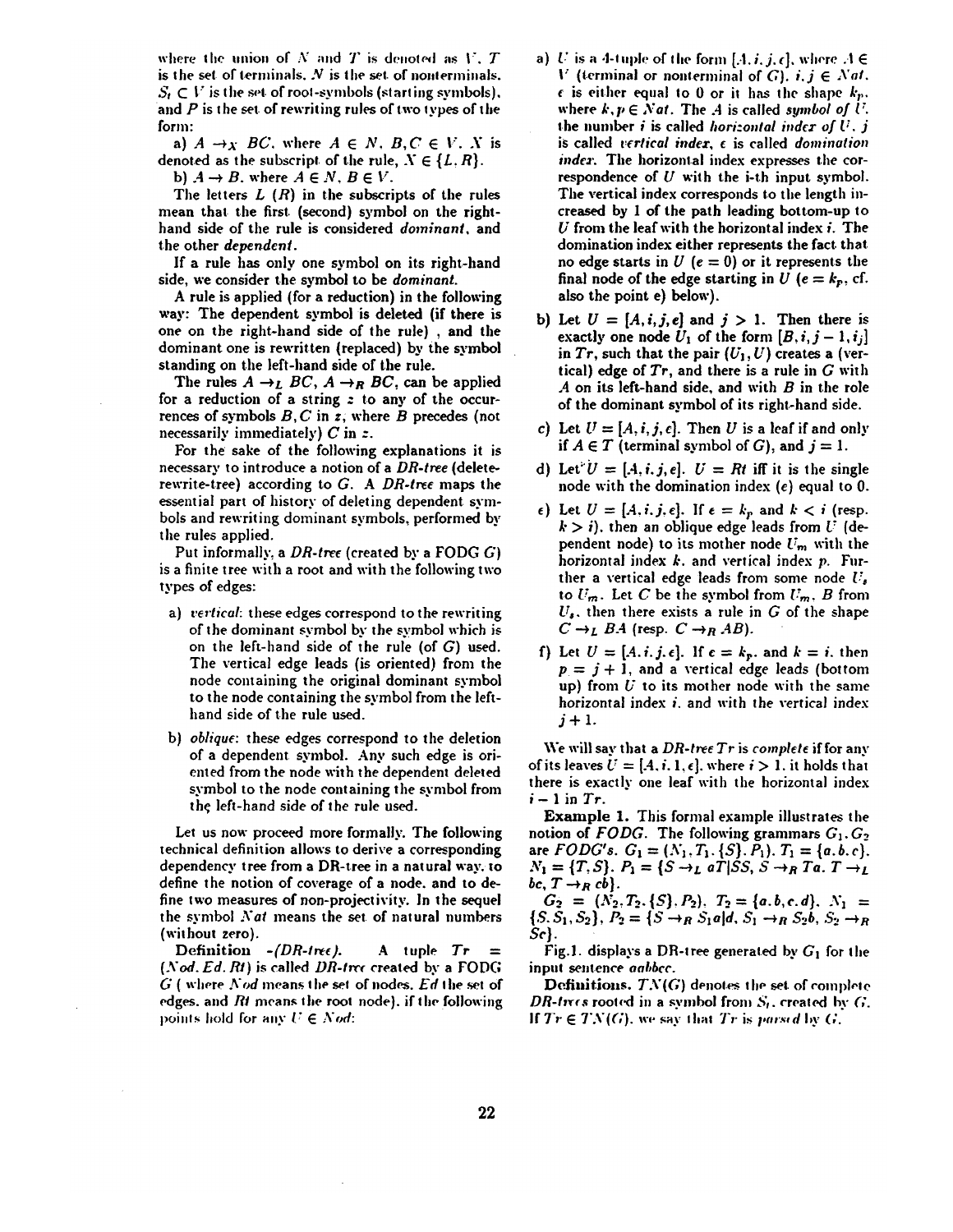Figure 1: A *DR-tree Tr<sub>1</sub>* generated by the grammar GI. The nodes ofT'r1 are L~ = [a, l, l, l.~], L.~ =  $[a.2, 1.2_2], L_3 = [b.3, 1.3_2], L_4 = [b.4, 1.4_2], L_5 =$  $[c. 5.1,3.2], L_6 = [c. 6.1, 4.2]$  (the leaves), and  $N_1 =$  $[T,4,2,1_2],N_2=[T,3,2,2_2],N_3=[S,2,2,1_3],N_4=$  $[S. 1.2, 1<sub>3</sub>], N<sub>5</sub> = [S, 1.3, 0].$ 



Let  $w = a_1 a_2 \ldots a_n$ ,  $w \in T^*$ ,  $Tr \in TN(G)$ , and let  $[a_i, i, 1, \epsilon(i)]$  denote the i-th leaf of  $Tr$  for  $i =$ 1,...,n. In such a case we say that the string *w is parsed into Tr by G.* 

The symbol  $L(G)$  represents the set of strings (sentences) parsed into some  $DR$ -tree from  $TN(G)$ . We will also write

 $TN(w, G) = \{Tr: w \text{ is parsed into } Tr \text{ by } G\}.$ 

Example 2. Let us take the grammar  $G_1$  from the example 1. Then  $L(G_1) = \{w \in \{a, b, c\}^+|w\}$ contains the same number of  $a$ 's.  $b$ 's. and  $c$ 's }. Let us take the  $G_2$ . Then  $L(G_2) = \{dw | w \in L(G_1)\}.$  $L(G_1)$ .  $L(G_2)$  are two variants of a well known noncontext-free language.

Let us now introduce dependency trees parsed from a,string. Informally, a dependency tree is obtained by contracting each vertical path of a *DR-tree*  into its (starting) leaf.

Definition - *(De-tree)*. Let  $Tr \in TN(w, G)$  (w is parsed into  $Tr ~by ~G$ , where  $u = a_1 a_2... a_n$ . The *dependency tree dT(Tr)* contracted from *Tr* is defined as follows: The set of nodes of *dT(Tr)* is the set of 3-tuples  $[a_i, i, k(i)]$  (note that  $a_i$  is the i-th symbol of  $w$ ).  $k(i) = 0$  if and only if the root of Tr has the horizontal index *i* (then the  $[a_i, i, k(i)]$  is also the root of  $dT(Tr)$ ),  $k(i) \in Nat$  if and only if in  $Tr$  an oblique edge leads from some node with the horizontal index  $i$  to some node with the horizontal index *k(i).* 

Figure 2: The dependency tree  $dTr_1$  corresponding to the Tr<sub>1</sub>. The nodes of *dTr*<sub>1</sub> are  $N_1 = [a, 1, 0], N_2 = [a, 2, 1], N_3 = [b, 3, 2], N_4 =$  $[b, 4, 1]$ .  $N_5 = [c, 5, 3]$ ,  $N_6 = [c, 6, 4]$ .



We can see that the edges of *dT(Tr)* correspond (one to one) to the oblique edges of  $Tr$ , and that they are fully represented by the second and the third slot of nodes of *dT(Tr).* The second slot is called *hori:ontal index* of the node.

The symbol  $dTN(w, G)$  denotes the set of  $dT(Tr)$ . where  $Tr \in TN(w,G)$ . The symbol  $dTN(G)$  denotes the union of all  $dTN(w, G)$  for  $w \in L(G)$ . We say that  $dTN(G)$  is the set of  $De$ -trees parsed by G.

An example of a dependency tree is given in Fig. 2.

### 3 Discontinuity measures

à.

In this section we introduce two measures of nonprojectivity (discontinuity).

First we introduce the notion of a *coverage* of a node of a *DR-tree.* 

**Definition.** Let  $Tr$  be a  $DR - tree$ . Let u be a node of  $Tr.$  As  $Cor(u, Tr)$  we denote the set of horizontal indices of nodes from which a path (bottom up) leads to u. (Cor(u, Tr) obligatorily contains the horizontal index of u). We say that *Cov(u. Tr)* is the *coverage* of u (according to *Tr).* 

Example 3. This example shows the coverage of individual nodes of  $Tr_1$  from Fig.1.

$$
Cov([a, 1, 1, 1_2], Tr_1) = \{1\},\nCov([a, 2, 1, 2_2], Tr_1) = \{2\},\nCov([b, 3, 1, 3_2], Tr_1) = \{3\}.
$$
\n
$$
Cor([b, 4, 1, 4_2], Tr_1) = \{4\}.
$$
\n
$$
Cor([c, 5, 1, 3_2], Tr_1) = \{5\}.
$$
\n
$$
Cor([c, 6, 1, 4_2], Tr_1) = \{6\}.
$$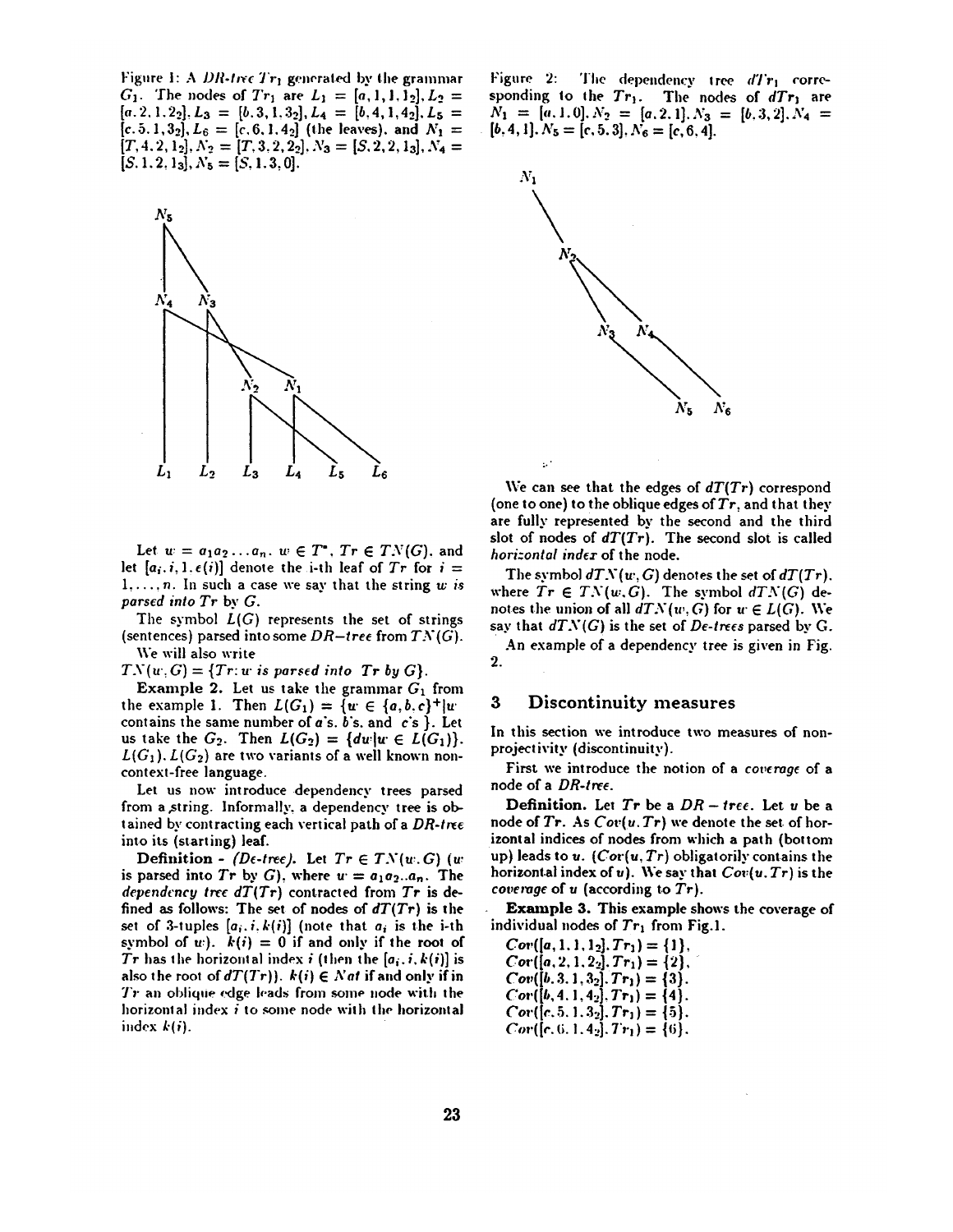$Cor([T, 4.2, 1<sub>2</sub>], Tr_1) = \{4.6\}.$  $Cor([T. 3. 2. 2<sub>2</sub>], Tr_1) = \{3.5\}.$  $Cor([S, 2, 2, 1<sub>3</sub>], Tr_1) = \{2, 3, 5\},\$  $Cov([S. 1, 2, 1<sub>3</sub>], Tr_1) = \{1, 4, 6\}.$  $Cov([S, 1, 3, 0], Tr_1) = \{1, 2, 3, 4, 5, 6\}$ 

Let us define a (complexity) measure of nonprojectivity by means of the notion of a coverage for each type of trees:

**Definition.** Let  $Tr$  be a  $DR - tree$ . Let  $u$  be **a** node of *Tr*,  $Cov(u, Tr) = \{i_1, i_2, ..., i_n\}$ , and  $i_1 < i_2 \ldots i_{n-1} < i_n$ . We say that the pair  $(i_j, i_{j+1})$ forms a gap if  $1 \leq j < n$ , and  $i_{j+1} - i_j > 1$ . The symbol  $Ng(u, Tr)$  represents the number of gaps in *Cov(u, Tr). Ng(Tr)* denotes the maximum from  $\{Ng(u, Tr); u \in Tr\}$ . We say that  $Ng(Tr)$  is the *node-gaps complexity of Tr.* 

In the same way  $dNg(dTr)$  can be introduced for any dependency tree *dTr.* 

Example 4. We stick to the *DR-tree*  $Tr_1$  from previous examples. The following coverages contain gaps:

 $Cov([T, 4, 2, 1<sub>2</sub>], Tr_1) = \{4, 6\}$  $Cov([T, 3, 2, 2_2], Tr_1) = \{3, 5\}$  $Cov([S, 2, 2, 1<sub>3</sub>], Tr_1) = \{2, 3, 5\}$ 

 $Cov([S, 1, 2, 1<sub>3</sub>], Tr_1) = \{1, 4, 6\}$ 

has one gap  $(4.6)$ ,

has one gap  $(3.5)$ ,

has one gap  $(3.5)$ ,

has two gaps  $(1.4)$  and  $(4.6)$ .

We can see that  $Tr_1$  has three different gaps  $(1.4),(3.5),(4.6)$ . and  $Ng(Tr_1)=2$ .

Example 5. This example shows the coverages of the nodes of  $dTr_1$  from Figure 2.

 $Cov([a, 1, 0], dTr_1) = \{1, 2, 3, 4, 5, 6\}.$ 

 $Cov([a. 2.1], dTr_1) = \{2, 3.5\}.$ 

 $Cov([b. 3.2], dTr_1) = \{3.5\}.$ 

 $Cov([b, 4.1], dTr_1) = \{4.6\},\$ 

 $Cov([c. 5.3], dTr_1) = \{5\},\$ 

 $Cov([c. 6.4]. dTr_1) = \{6\}$ 

We can see that  $dTr_1$  has two different gaps  $(3.5)$ .(4,6). and  $dNg(dTr_1) = 1$ .

Definitions. Let  $i \in (Nat \cup \{0\} \cup \{*\})$  and let  $*$  be greater than any natural number. Let us denote as  $TN(w, G, i)$  the set of DR-trees from  $TN(w, G)$  such that the value of the measure  $Ng$  does not exceed i on them. When  $i$  is the symbol  $\ast$ , it means that no limitation is imposed on the corresponding value of the measure **A'g.** 

Let us denote  $LN(G, i) = \{u \mid TN(w, G, i) \neq \emptyset\}.$  $TN(G,i)$  denotes the union of all  $TN(w,G,i)$  over all  $w \in L(G, i)$ .

 $TN(i)$  denotes the class of sets (of DR-trees) *TN(G. i).* for all FOD-grammars G.

 $LN(i)$  denotes the class of languages  $LN(G, i)$ . for all FOl)-grammars G.

The denotations  $dTN(w, G, i)$ ,  $dLN(G, i)$ ,

 $dTN(i)$ ,  $dLN(i)$  can be introduced stepwise in the

same way for De-trees as  $TN(w,G,i)$ ,  $LN(G,i)$ .  $TN(i)$ ,  $LN(i)$  for DR-trees.

### **4** Formal observations

This section contains some observations concerning the notions defined above. Due to space limitations. they are not accompanied by (detailed) proofs. The symbol  $CF^+$  denotes the set of context-free languages without the empty string and  $comCF^{+}$  denotes the set of commutative context-free languages without the empty string  $(L$  is a commutative CFlanguage if it is composed from a CF-language and from all permutations of its words (see, e.g., **C0)):**  note, in particular, that  $L$  need not be a contextfree language, actually the classes *CF+,comCF +*  are incomparable).

a)  $LN(0) = CF^{+}$ .

The rules of a *FODG* not allowing any gaps are interpreted in an usual context-free way.

b)  $dLN(0)$  contains non-context-free languages. Such a language is, e.g.,  $L(G_2)$  from example 2. It holds that all De-trees from  $dT(G_2)$  do not have any gaps. On the other hand the number of gaps in the set of DR-trees parsed by  $G_2$  is not bounded by any constant.

c) 
$$
LN(*) = dLN(*) \supset comCF^{+}
$$
.

It easy to see the inclusion. The fact that it is a proper inclusion can be shown by the contextfree language  $\{a^ncb^n|n>0\}$ , a language which is not commutative context-free, and is obviously from  $LN(i)$  for any  $i \in (Nat \cup \{0\} \cup \{*\})$ 

d) The  $L(G_1)$ .  $L(G_2)$  from the example 2 are commutative CF-languages which are not contextfree.

The language  $L_{cf} = \{a^n b^m c b^m a^n | n, m > 0\}$  is from  $C\widetilde{F}^+$ , but it is not from  $LN(*)$ . It means that the classes  $LN(*)$  and  $LN(0) =$ *CF +* are incomparable.

- e)  $LN(i) \subset dLN(i)$  for any natural number i (since  $Ng(Tr) \ge dNg(dT(Tr))$  for any DR-tree  $Tr$ ).
- f) Any language L from  $LN(i)$ , where  $i \in (Nat \cup$ {0}): is recognizable in a polynomial time compared to the size of the input.

We have implemented (see [Holan.Kuboh, Plátek, 1995]. [Holan.Kuboň. Plátek. 1997].) a natural bottom-up parsing algorithm based on the stepwise computation of pairs of the shape  $(U, Cr)$ . where  $U$  means a node of a DR-tree and Cr means its coverage. With the  $Ng$  (it can be. interpreted as the maximum of the number of gaps in the coverages during a computation of the parser) limited by a constant, the number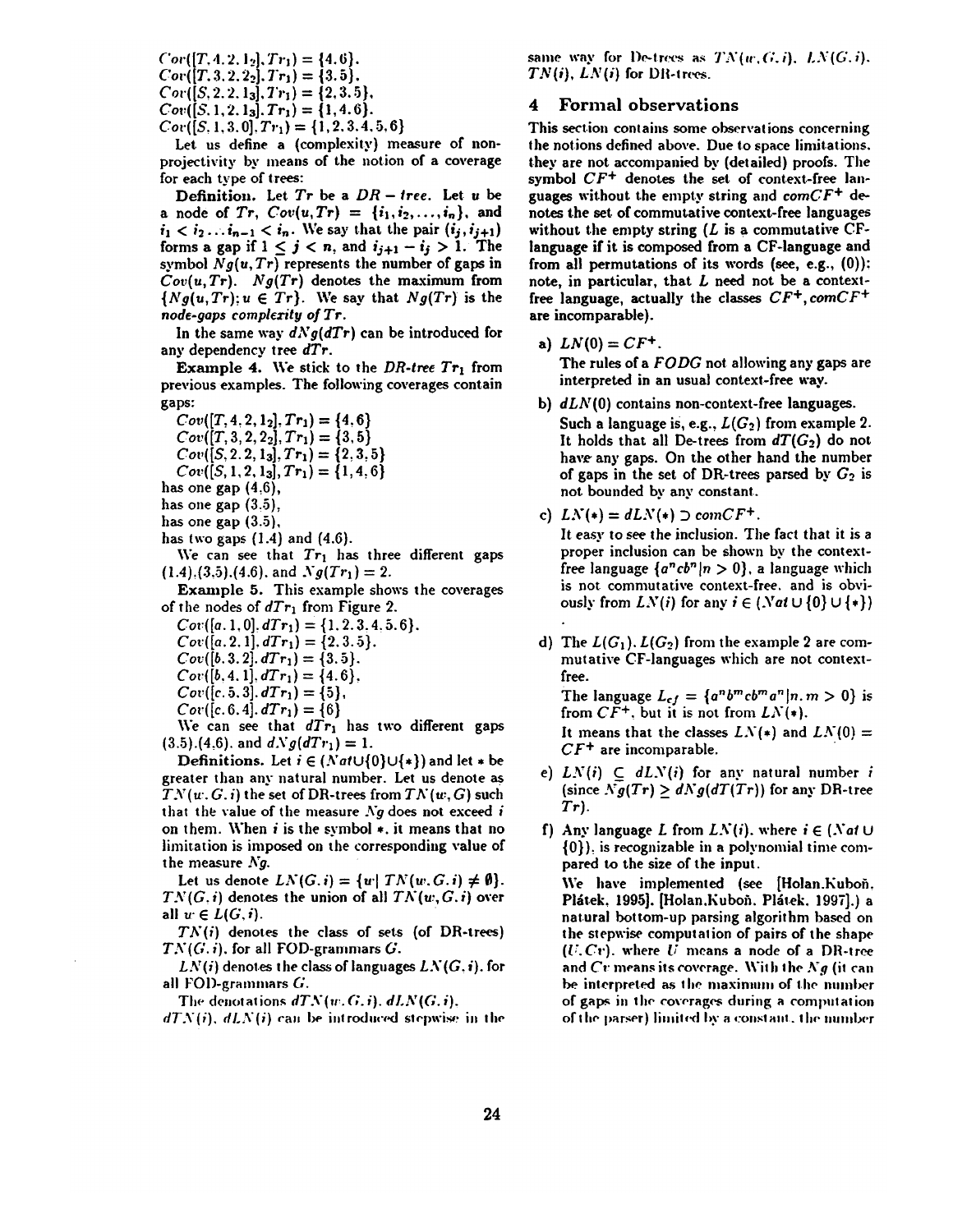of such pairs depends polynomially on the size of the input. The assertion f) is derived from this observation.

g) Because a limited  $dNg$  for a language  $L$  does not ensure also the limited *N9* (see the item b)) for L, the limited *dN9* need not ensure the parsing in a polynomial time for the language L.

# **5 A measure of word order freedom of syntactically correct Czech sentences**

**In this section we describe linguistic observations concerning the word-order complexity of the surface Czech syntax. The notions defined above are used in**  this section. We are going to discuss the fact that for Czech syntax (described by means of a FODG *GE)*  there is no adequate upper estimate of the boundary of correctness of word-order freedom based on node-gaps complexities. It means that we are going to show that there is no  $i_0$  such that each De-tree belonging to  $dTN(GE, i) - dTN(GE, i_0)$  for  $i > i_0$ is (quite clearly) syntactically incorrect.

Let us now show a number of examples of nonprojective constructions in Czech. In the previous work (see [Holan.Kuboň.Plátek,1997]) we have put forward a hypothesis that from the practical point of view it is advisable to restrict the (possible) local number of gaps to one. However, we found out soon that this is not generally true because it is not very difficult to find a perfectly natural, understandable and syntactically well-formed sentence with *dN9* higher than one. Such a sentence may for example look like this:

*Tuto knihu* jsem se *mu* rozhodl *ddt k*  narozeninám.

(Lit.: This book 1-have- $Refl$ , him decided [to] give to birthday.)

[I decided to give him this book to birt hday.]

The Fig.3 shows one of possible De-trees representing, this sentence:

The *node[ddt, 7,6]* has a coverage containing two gaps. Since no other node has a coverage with more gaps, then (according to the definition of  $dNg$ ) the dependency node-gaps complexity of this dependency tree is equal to 2. It is even quite clear that it is not possible to find a linguistically adequate De-t ree representing the same sentence with a lower value of  $dNg$  (words *jsem, se and rozhodl will al*ways cause gaps in the coverage of *ddl).* The maximum empirically attested number of verbal participants is 5 in Czech (see [Sgall, Panevová, 1988/89]). The previous example showed that the infinitives of verbs with such a number of participants may quite

naturally form constructions containing four gaps. It might even suggest that the number four might. hence, serve as an upper estimation of  $dNg$  (based on the highest possible number of participants of an infinitive). However, this conclusion would not be correct., since in the general case it. is necessary to take into account also the possibility that participants are combined with free modifiers, and from this it follows that it is not reasonable to set a certain constant as an upper boundary of  $dNg$ . In order to exemplify this, we present the sentence

*Zo dnegnl krize by se lidem joke PeW kvdli jejich p~'ijmdm takov+j byt* -ddn~ *marltel domu :a tu ccnu ncmohl na tak diouhou dobu sna~it pronafimat.* 

**(Lit.: In today's crisis would** *Refl. peo***ple** *(dot.) as* **Petr because-of their income such flat no owner of-a-house for that price**  couldn't for such long time try to-rent)

[In today's crisis no landlord would try to rent a flat for that price for such a long time to such people as Petr because of their income.]

Similarly as in the previous case. Fig.5 shows **a**  dependency tree representing the structure of the sample sentence. The words by, prijmům, majitel. *sna~it* and *pronafimat* depend (immediately) on the main verb *nemohl.* They are together with their dependents interlocked with the set of word groups {Za *da¢inl kri:~: lidem jako Pelt; takor~ byt:* :a *tu cent:* and no *tak dlouhou dobu* } dependent on the subordinated verb in infinitive form *(prvnajimat -* to rent), creating thus five gaps in the local tree whose governor is *pronafimat.* 

The previous claim is supported also by another example of combination of different types of nonprojectivities inside one clause. Apart from gaps caused by complemeutations, the following syntactically correct sentence contains also a gap between a wh-pronoun and a noun. The Fig.4 shows that the value of  $dNg$  is equal to 3 for this sentence.

 $K\epsilon$  kolikátým jsem se mu nakonec tuto *knihu ro'\_hodl ddt naro-\_enindmf* 

(Lit.: To which I-have- $R \epsilon f l$ , him finally this book decided to give birthday)

[Which birthday I finally decided to give him this book to?]

The examples presented above illustrate the fact that the measure of  $dNg$  has (in Czech) similar properties as some other simple measures of complexity of sentences (the length of a semence, the level of center-embedding, etc.). It is quite clear that for the sake of readability and simplicity it is advisable to produce sentences with a low score of these simple measures. On the other hand, it is not possible to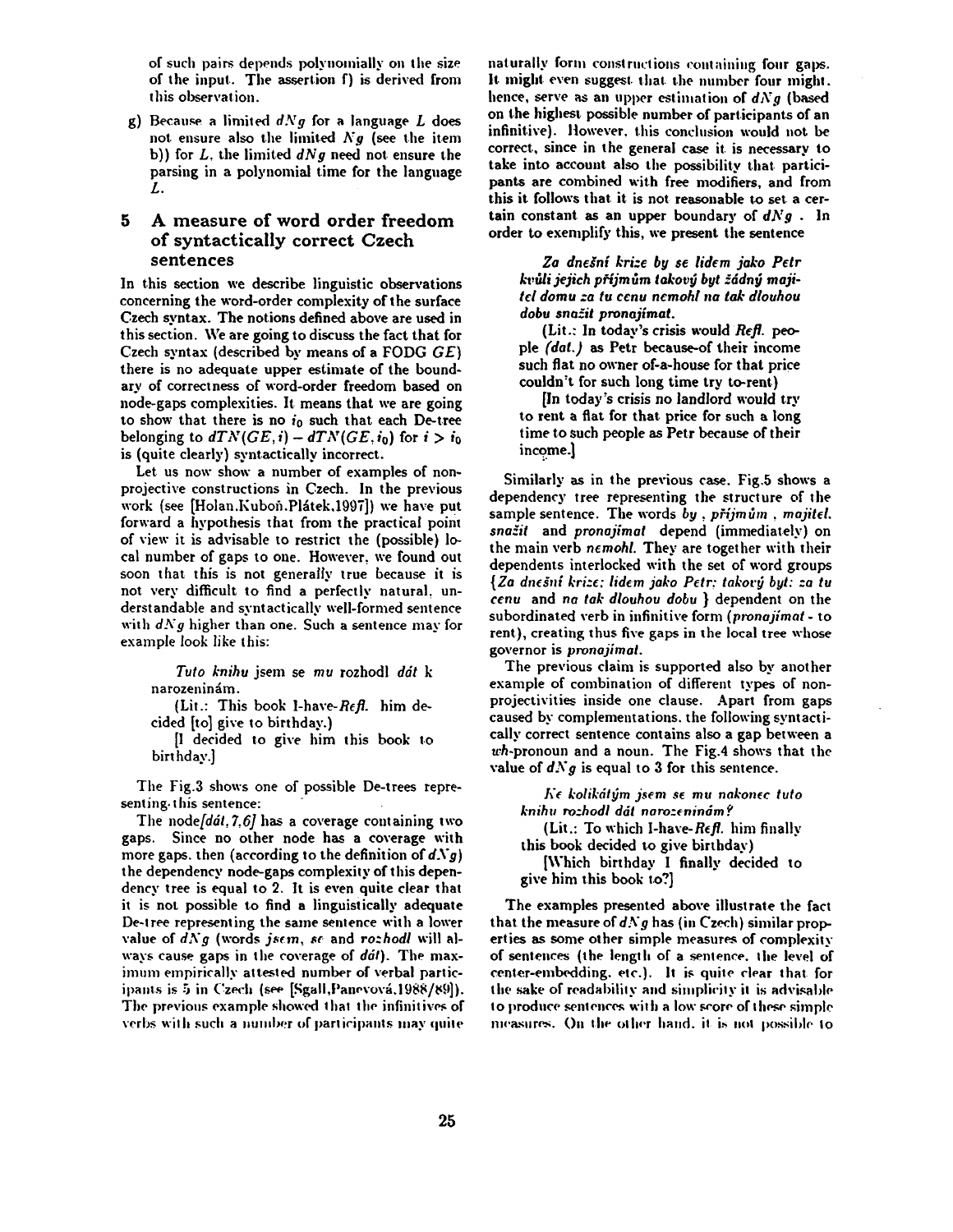

 $\ddot{\cdot}$ 



Ŷ,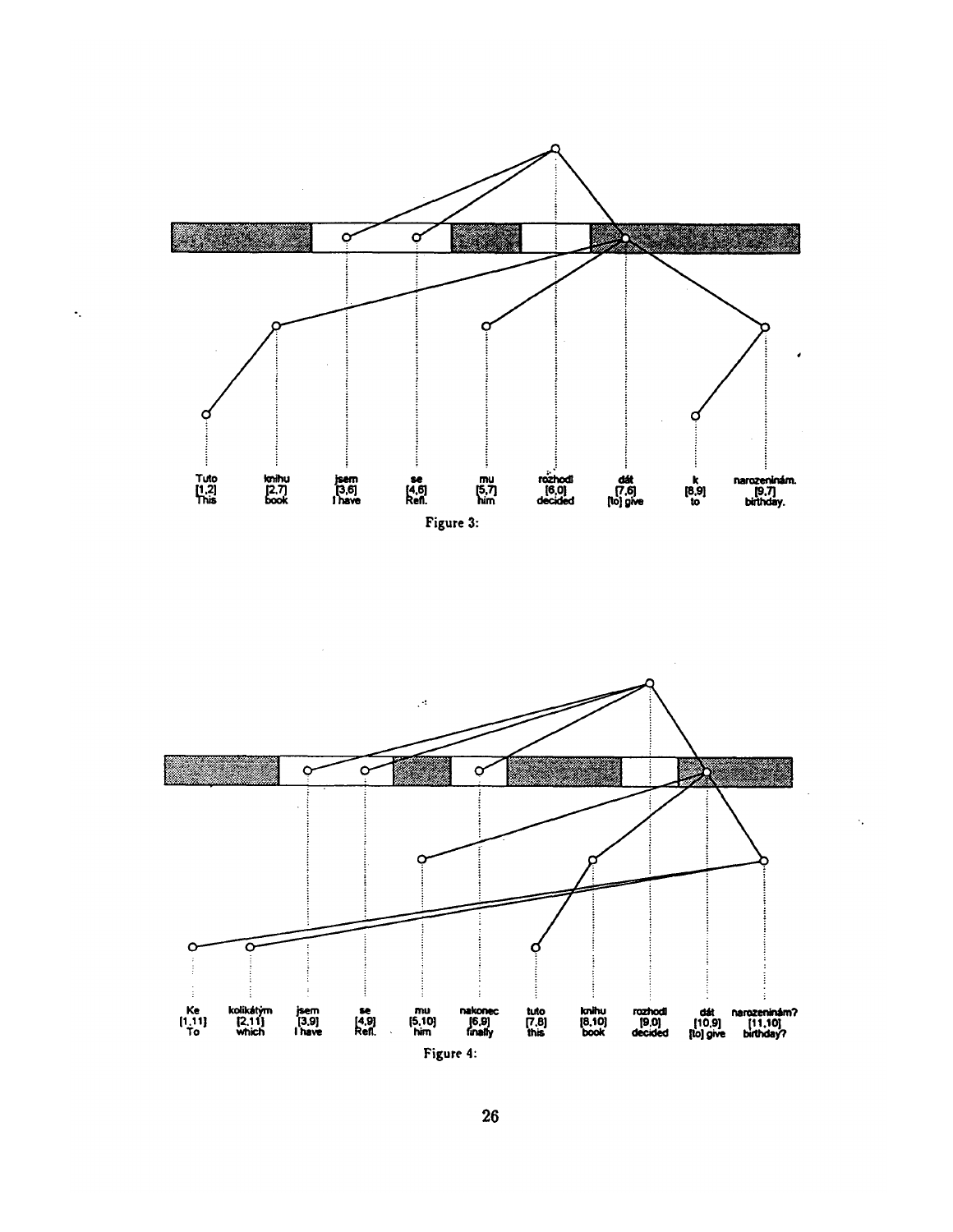